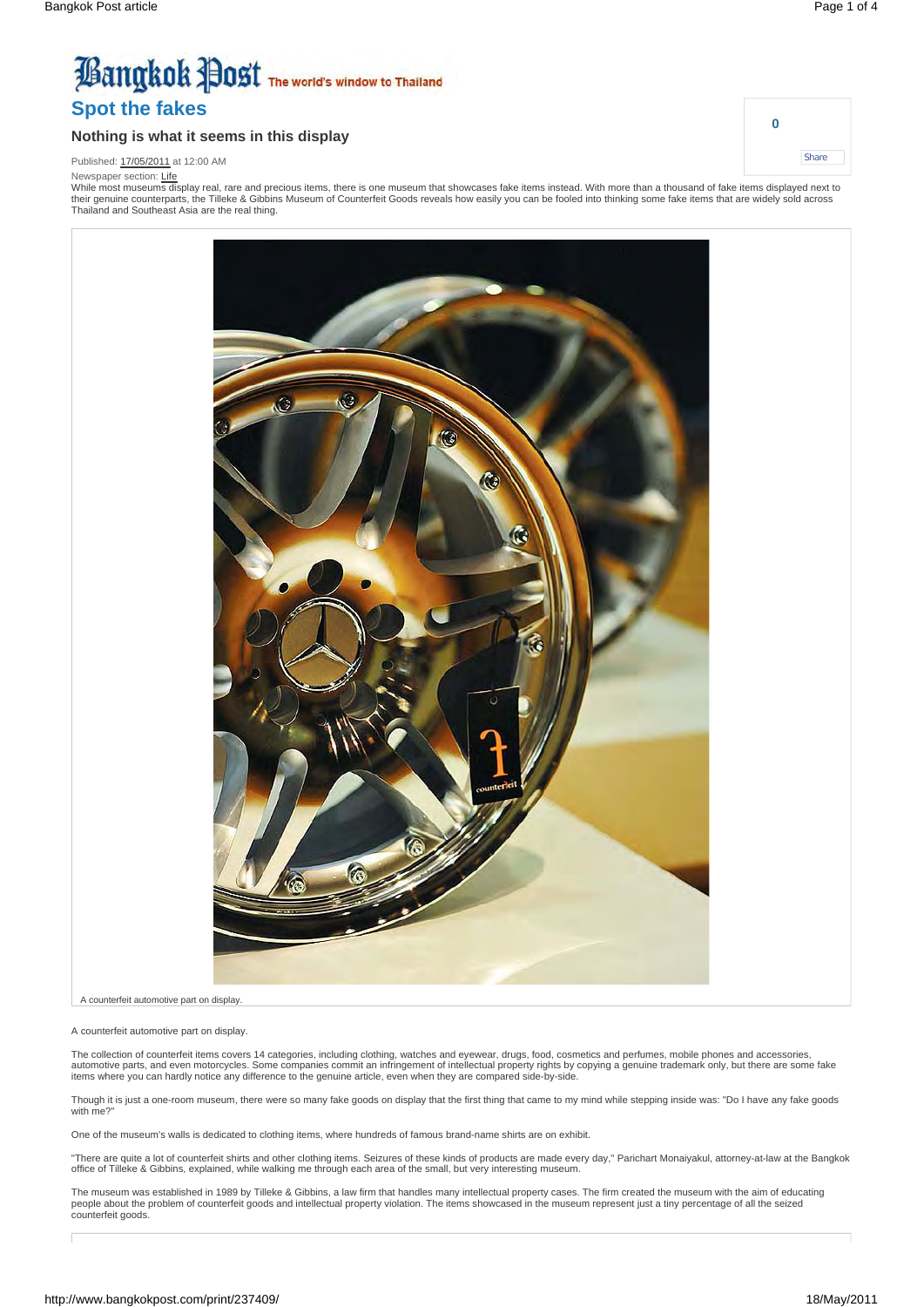

"You can often identify counterfeit goods based on their quality, the place where they are being sold, as well as the price and the packaging. Genuine products should be well-<br>packaged. So, if you find it at a street stall thousand baht apiece, while luxury bags are generally priced above 10,000 baht each."

At first, I thought counterfeit goods meant the fake clothing and accessories easily found along Sukhumvit Road and Silom Road. But after visiting the museum, I became more aware about fake goods - that they can be found everywhere and that it involves a lot of people. The museum displays fake drugs, powdered milk, shampoos, automotive parts, tools, books, toys and more.

"Fake shampoo and other household products can be found at flea markets in the outer provinces. These products sometimes come with trademarks quite similar to the real ones, which makes it rather difficult for many consumers to discern any differences, especially if they do not take notice or cannot read the labels printed in English," Parichart said.

One of the most difficult counterfeit items to spot is a mobile phone battery. The fake battery displayed in the museum is quite similar to the genuine one. But if you plan on buying<br>a cheap battery for your mobile phone, overheat quite easily



Although occupying only a single small room, the Tilleke & Gibbins Museum of Counterfeit Goods is packed with thousands of exhibits of fake merchandise.

There are many other fake goods you should think twice before buying, such as automotive parts. The museum displays several such fakes, ranging from ignition wires and spark plugs to various motorcycle parts.

Although occupying only a single small room, the Tilleke & Gibbins Museum of Counterfeit Goods is packed with thousands of exhibits of fake merchandise.

Fake merchandise may be a bargain compared to the pricey genuine ones, however, Parichart thinks otherwise.

"If you want to save money, it's better to buy a cheaper brand than a fake one of a famous brand," she reasoned. "Buying new products that are genuine encourages innovation, as producers will invest more in creating new and better products. On the other hand, if you buy fake goods, this creation will not happen."

Who knew that the collection of fake items at this small museum would mirror the huge effect it has on our lives and the economy - and how it will never stop if the problem of counterfeit goods continues to be ignored.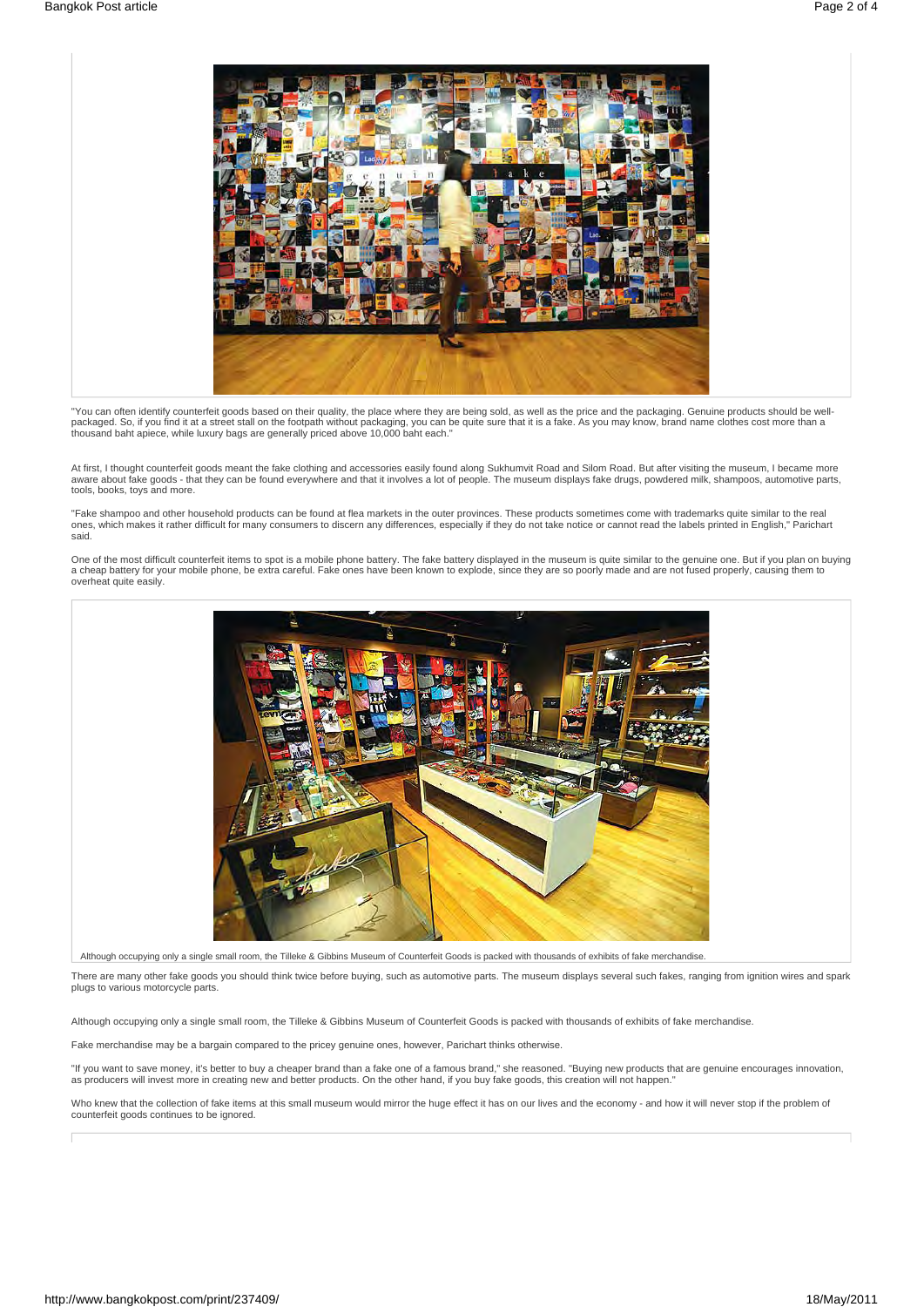

Fake mobile phone accessories that were confiscated.